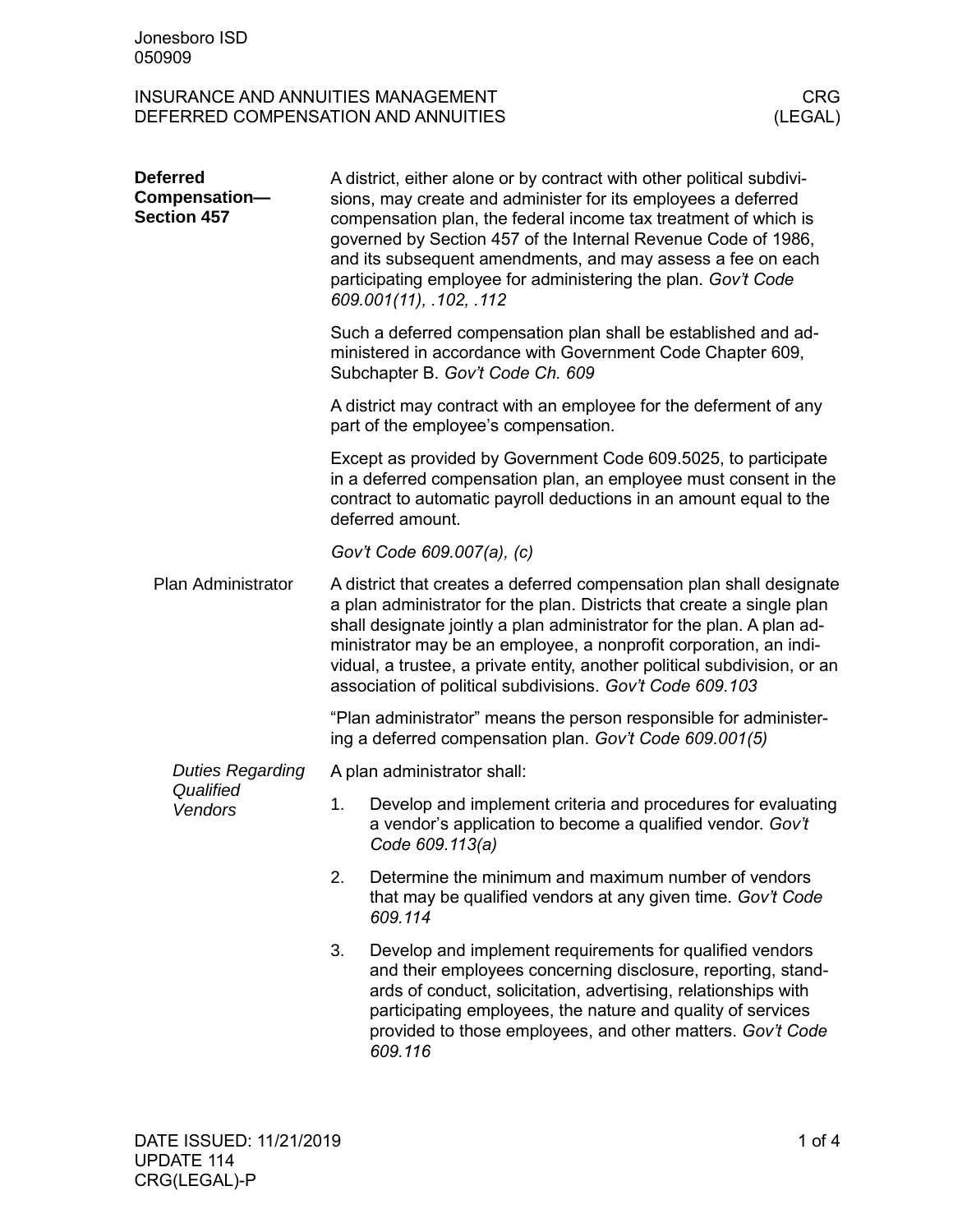| Qualified<br><b>Investment Product</b> |                                                                                                                                                                                                                                                                                 | To be classified as a qualified investment product for a deferred<br>compensation plan, an investment product must be approved by<br>the plan administrator to receive investments under the plan. The<br>approval of an investment product for a 457 plan must be in writ-<br>ing. A qualified investment product may be offered only by a quali-<br>fied vendor of the deferred compensation plan. Gov't Code<br>609.003                |  |  |
|----------------------------------------|---------------------------------------------------------------------------------------------------------------------------------------------------------------------------------------------------------------------------------------------------------------------------------|-------------------------------------------------------------------------------------------------------------------------------------------------------------------------------------------------------------------------------------------------------------------------------------------------------------------------------------------------------------------------------------------------------------------------------------------|--|--|
| <b>Roth Contribution</b><br>Programs   |                                                                                                                                                                                                                                                                                 | A district may, if authorized by federal law, establish a program in<br>accordance with the applicable federal law under which an em-<br>ployee may designate all or a portion of the employee's contribu-<br>tion under a 457 plan as a Roth contribution at the time the contri-<br>bution is made or convert all or a portion of the employee's<br>previous contribution under the plan to a Roth contribution. Gov't<br>Code 609.1025 |  |  |
| <b>Annuities-Section</b><br>403(b)     | A district may enter into a salary reduction agreement only if the<br>qualified investment product is an eligible qualified investment. Art.<br>6228a-5, Sec. 5(a), Tex. Rev. Civ. Stat.                                                                                        |                                                                                                                                                                                                                                                                                                                                                                                                                                           |  |  |
| <b>Definitions</b>                     | "Eligible qualified investment product" means a qualified invest-<br>ment product offered by a company that is eligible to offer the prod-<br>uct under Texas Revised Civil Statutes Article 6228-5, Section 6.<br>Art. 6228a-5, Sec. 4(2), Tex. Rev. Civ. Stat.                |                                                                                                                                                                                                                                                                                                                                                                                                                                           |  |  |
|                                        | "Qualified investment product" means an annuity or investment<br>that:                                                                                                                                                                                                          |                                                                                                                                                                                                                                                                                                                                                                                                                                           |  |  |
|                                        | 1.                                                                                                                                                                                                                                                                              | Meets the requirements of Section 403(b), Internal Revenue<br>Code of 1986, and its subsequent amendments;                                                                                                                                                                                                                                                                                                                                |  |  |
|                                        | 2.                                                                                                                                                                                                                                                                              | Complies with applicable federal insurance and securities<br>laws and regulations; and                                                                                                                                                                                                                                                                                                                                                    |  |  |
|                                        | 3.                                                                                                                                                                                                                                                                              | Complies with applicable state insurance and securities laws<br>and rules.                                                                                                                                                                                                                                                                                                                                                                |  |  |
|                                        | Art. 6228a-5, Sec. 4(4), Tex. Rev. Civ. Stat.                                                                                                                                                                                                                                   |                                                                                                                                                                                                                                                                                                                                                                                                                                           |  |  |
|                                        | "Salary reduction agreement" means an agreement between a dis-<br>trict and an employee to reduce the employee's salary for the pur-<br>pose of making direct contributions to or purchases of a qualified<br>investment product. Art. 6228a-5, Sec. 4(5), Tex. Rev. Civ. Stat. |                                                                                                                                                                                                                                                                                                                                                                                                                                           |  |  |
| <b>Eligible Company</b>                | An insurance company is eligible to offer qualified investment prod-<br>ucts to the employees of districts under these provisions if the<br>company satisfies the following criteria:                                                                                           |                                                                                                                                                                                                                                                                                                                                                                                                                                           |  |  |
|                                        | 1.                                                                                                                                                                                                                                                                              | The company is licensed by the Texas Department of Insur-<br>ance and is in compliance with minimum capital and surplus                                                                                                                                                                                                                                                                                                                   |  |  |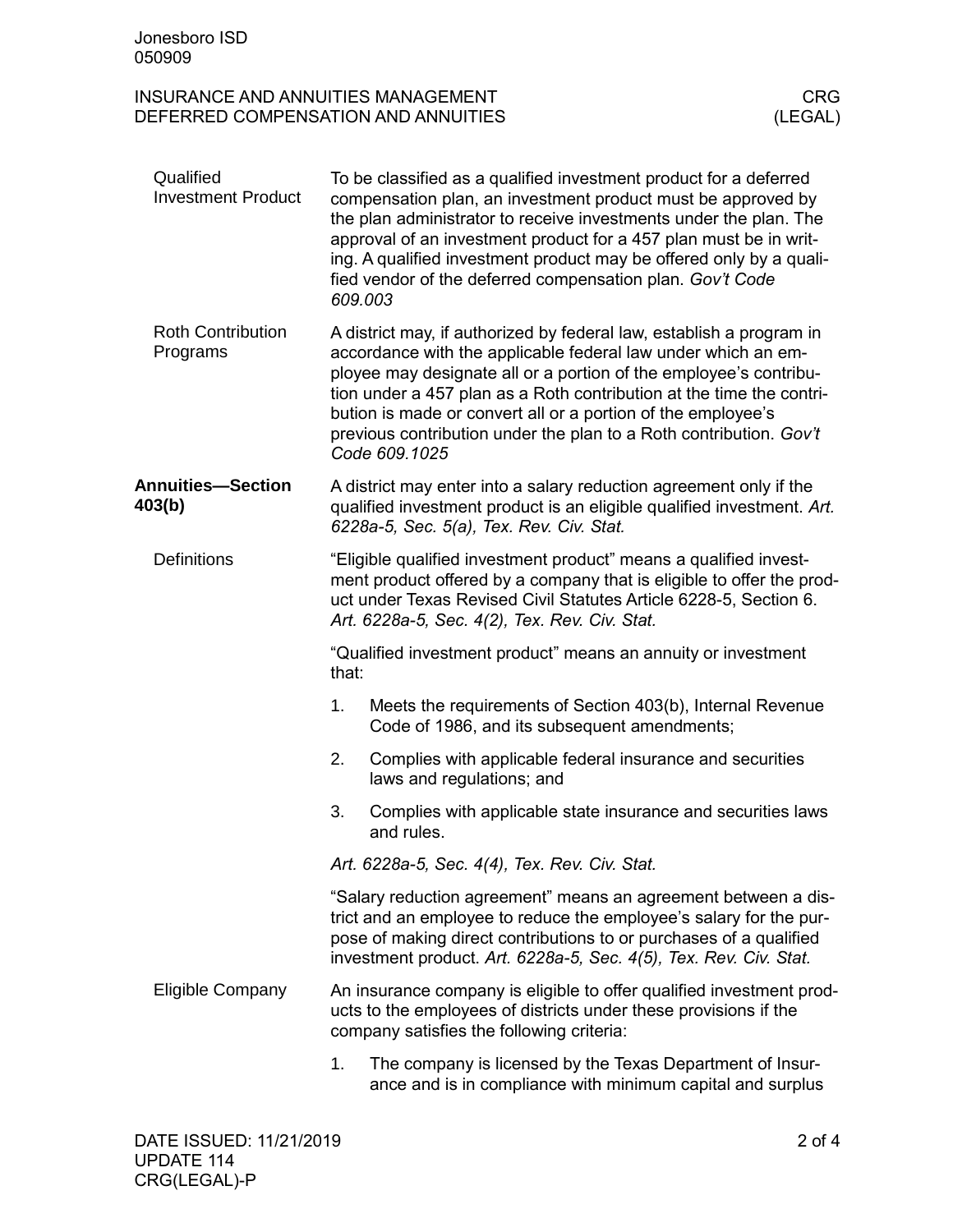|                          |                                                                                                                                                                                                                                                                                                                                | requirements, including applicable risk-based capital and sur-<br>plus requirements prescribed by rules adopted by the depart-<br>ment; and                                                                                                                                                                                       |  |  |  |
|--------------------------|--------------------------------------------------------------------------------------------------------------------------------------------------------------------------------------------------------------------------------------------------------------------------------------------------------------------------------|-----------------------------------------------------------------------------------------------------------------------------------------------------------------------------------------------------------------------------------------------------------------------------------------------------------------------------------|--|--|--|
|                          | 2.                                                                                                                                                                                                                                                                                                                             | The company has experience in providing qualified invest-<br>ment products and has a specialized department dedicated to<br>the service of qualified investment products, as determined by<br>the district.                                                                                                                       |  |  |  |
|                          | A company that offers qualified investment products other than an-<br>nuity contracts, including a company that offers custodial accounts<br>under Section 403(b)(7), Internal Revenue Code of 1986, is eligible<br>to offer qualified investment products to employees of educational<br>institutions under these provisions. |                                                                                                                                                                                                                                                                                                                                   |  |  |  |
|                          | Art. 6228a-5, Sec. 6(a), (b), Tex. Rev. Civ. Stat.                                                                                                                                                                                                                                                                             |                                                                                                                                                                                                                                                                                                                                   |  |  |  |
| <b>Payroll Deduction</b> |                                                                                                                                                                                                                                                                                                                                | To the greatest degree possible, districts that enter into a salary re-<br>duction agreement with employees shall require that contributions<br>to eligible qualified investments be made by automatic payroll de-<br>duction and deposited directly in the investment accounts. Art.<br>6228a-5, Sec. 5(f), Tex. Rev. Civ. Stat. |  |  |  |
| Prohibitions             |                                                                                                                                                                                                                                                                                                                                | A district may not:                                                                                                                                                                                                                                                                                                               |  |  |  |
|                          | 1.                                                                                                                                                                                                                                                                                                                             | Refuse to enter into a salary reduction agreement with an em-<br>ployee if the qualified investment product that is the subject of<br>the salary reduction is an eligible qualified investment, except<br>as provided below at item 8 and Exceptions;                                                                             |  |  |  |
|                          | 2.                                                                                                                                                                                                                                                                                                                             | Require or coerce an employee's attendance at any meeting<br>at which qualified investment products are marketed;                                                                                                                                                                                                                 |  |  |  |
|                          | 3.                                                                                                                                                                                                                                                                                                                             | Limit the ability of an employee to initiate, change, or termi-<br>nate a qualified investment product at any time the employee<br>chooses;                                                                                                                                                                                       |  |  |  |
|                          | 4.                                                                                                                                                                                                                                                                                                                             | Grant exclusive access to an employee by discriminating<br>against or imposing barriers to any agent, broker, or company<br>that provides qualified investment products;                                                                                                                                                          |  |  |  |
|                          | 5.                                                                                                                                                                                                                                                                                                                             | Grant exclusive access to information about an employee's fi-<br>nancial information, including information about an em-<br>ployee's qualified investment products, to a company or agent<br>or affiliate of a company offering qualified investment products<br>unless the employee consents in writing to the access;           |  |  |  |
|                          | 6.                                                                                                                                                                                                                                                                                                                             | Accept any benefit from a company or from an agent or affili-<br>ate of a company that offers qualified investment products;                                                                                                                                                                                                      |  |  |  |